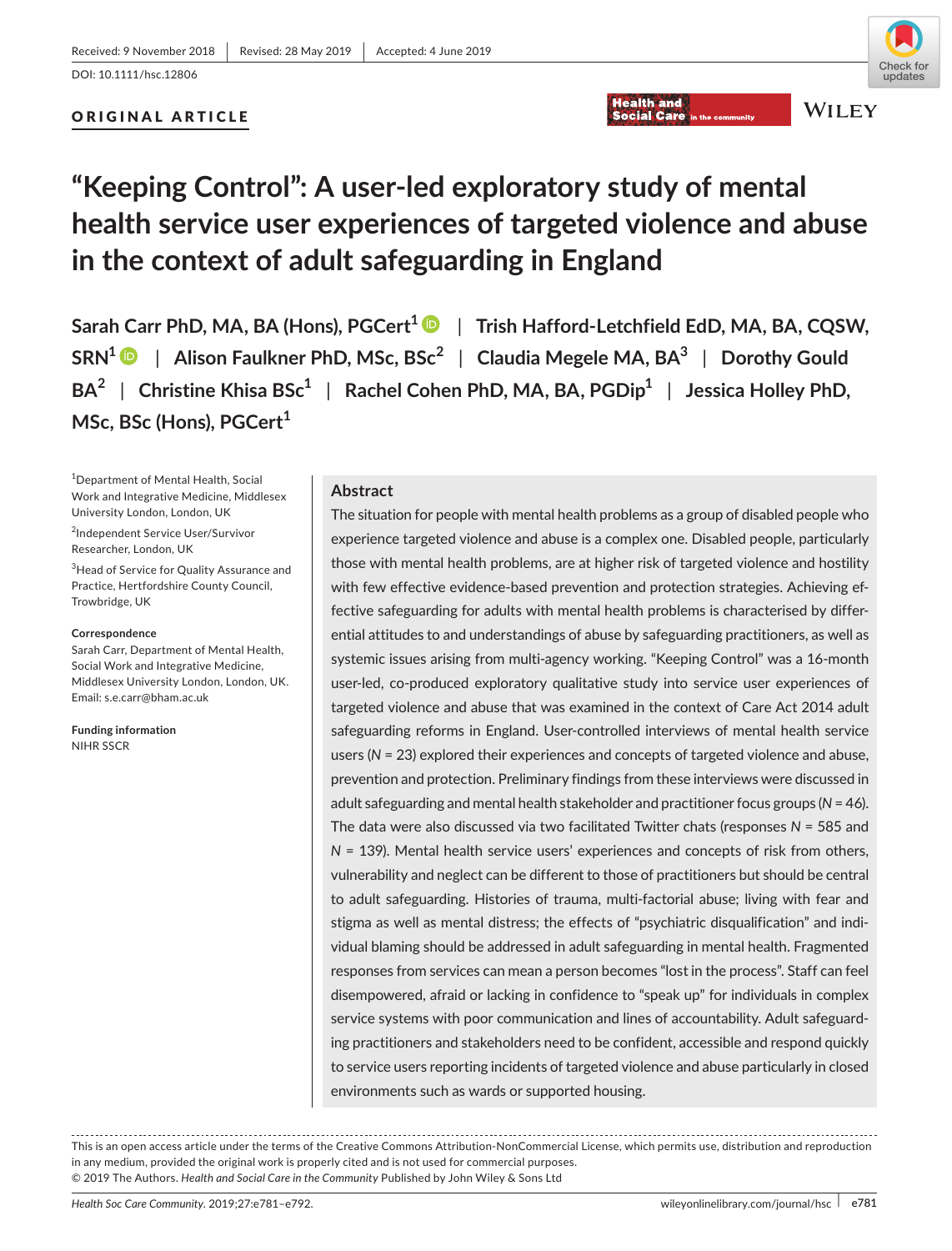#### **KEYWORDS**

adult mental healthcare, adult protection, Interprofessional Mental Health Work, social work and healthcare, user‐led research, user's views

## **1** | **INTRODUCTION**

"Keeping Control" was a 16‐month user‐led exploratory qualitative study into service user experiences of targeted violence and abuse (disability hate crime) conducted in 2016, in the context of adult safeguarding reforms in England (DH, 2014). It built on the literature on risk and adult social care that revealed significant gaps in the UK primary research evidence on mental health service users' views and experiences.

The research is intended to support relevant mental health and adult safeguarding practitioners and agencies to understand the role that targeted violence and abuse plays in mental health service users' lives and their help‐seeking and prevention behaviour, from the perspective of service users themselves. The research design al‐ lowed practice and policy stakeholders to explore what the implications may be for adult safeguarding and mental health in relation to implementation of "The Care Act 2014: Care and support statutory guidance" for England (DHSC, 2018) in relation to targeted violence and abuse.

## **2** | **BACKGROUND**

In England and Wales, discourses on adult safeguarding in mental health and "targeted violence and hostility" (Sin, Hedges, Cook, Mguni, & Comber, 2011) also termed "disability hate crime" against disabled people, appear to be largely separate in research and practice. "Hate crime" is defined as "any criminal offence which is perceived, by the victim or any other person, to be motivated by a hostility or prejudice based on a personal characteristic" (HM Government, 2012a p.11) and is covered under s146 of the Criminal Justice Act 2003 (CPS, 2018). Government policy has emphasised the need for multi-agency working to support victims of hate crime to report it (HM Government, 2012b). It is well documented that disabled people, particularly people with mental health problems or "psychosocial disabilities", are at higher risk of targeted violence, hos‐ tility or abuse but with few effective evidence‐based prevention and protection strategies (Emerson & Roulstone, 2014; Mikton, Maguire, & Shakespeare, 2014; Sin, Hedges, Cook, Mguni, & Comber, 2009).

The situation for people with mental health problems as a group of disabled people who experience targeted violence and abuse is a complex one and underexplored in the context of adult safeguard‐ ing. Existing mental health adult safeguarding research has focused on financial and sexual abuse and on capacity to consent (Brown & Keating, 1998). Achieving effective safeguarding for adults with men‐ tal health problems has been characterised by differential attitudes to and understandings of abuse by health and social care agencies,

#### What is known about this topic

- The situation for people with mental health problems as a group of disabled people who experience targeted violence and abuse and adult safeguarding is a complex one.
- Existing research on adult safeguarding in mental health has focused on practitioner and service perspectives.
- Achieving effective safeguarding for adults with mental health problems is characterised by differential attitudes to abuse as well as systemic issues from multi‐ agency working.

#### What this paper adds

- Service user concepts and understandings of targeted violence and abuse within the context of adult safeguarding.
- Adult safeguarding practitioner responses to the service user experiences and concepts of targeted violence and abuse.
- Service user and practitioner defined lessons for implementing adult safeguarding policy in mental health.

as well as systemic issues arising from multi‐agency working (Brown & Keating, 1998; Fannernan, Kingston, & Bradley, 2013). People with mental health problems may not feel that adult safeguard‐ ing or the protections against disability hate crime apply to them (Clement, Brohan, Sayce, Pool, & Thornicroft, 2011). Some findings suggest professional advice on prevention and protection amounts to ignoring abuse or avoiding situations where violence or hostility may occur, thus potentially increasing social isolation (Clement et al., 2011; Sin et al., 2011). In the general absence of service user per‐ spectives in studies on risk and safeguarding, these remain largely defined by practitioners and articulated using managerial language (Mitchell, Baxter, & Glendinning, 2012; Wallcraft, 2012). Research into service user perspectives on risk and safeguarding shows that fear is a significant concern, particularly for those with mental health problems (Faulkner, 2012), but this is not necessarily something considered by social care practitioners thus impeding outcome‐focused and person‐centred practice (Carr, 2011, ).

The Care Act 2014 for England and Wales sets out legislation regarding the safeguarding of adults at risk of abuse or neglect (HM Government, 2014). The Act determines that safeguarding is everybody's business and should be outcome‐focused and person‐ centred (DH, 2014; LGA, 2014). Local authorities have statutory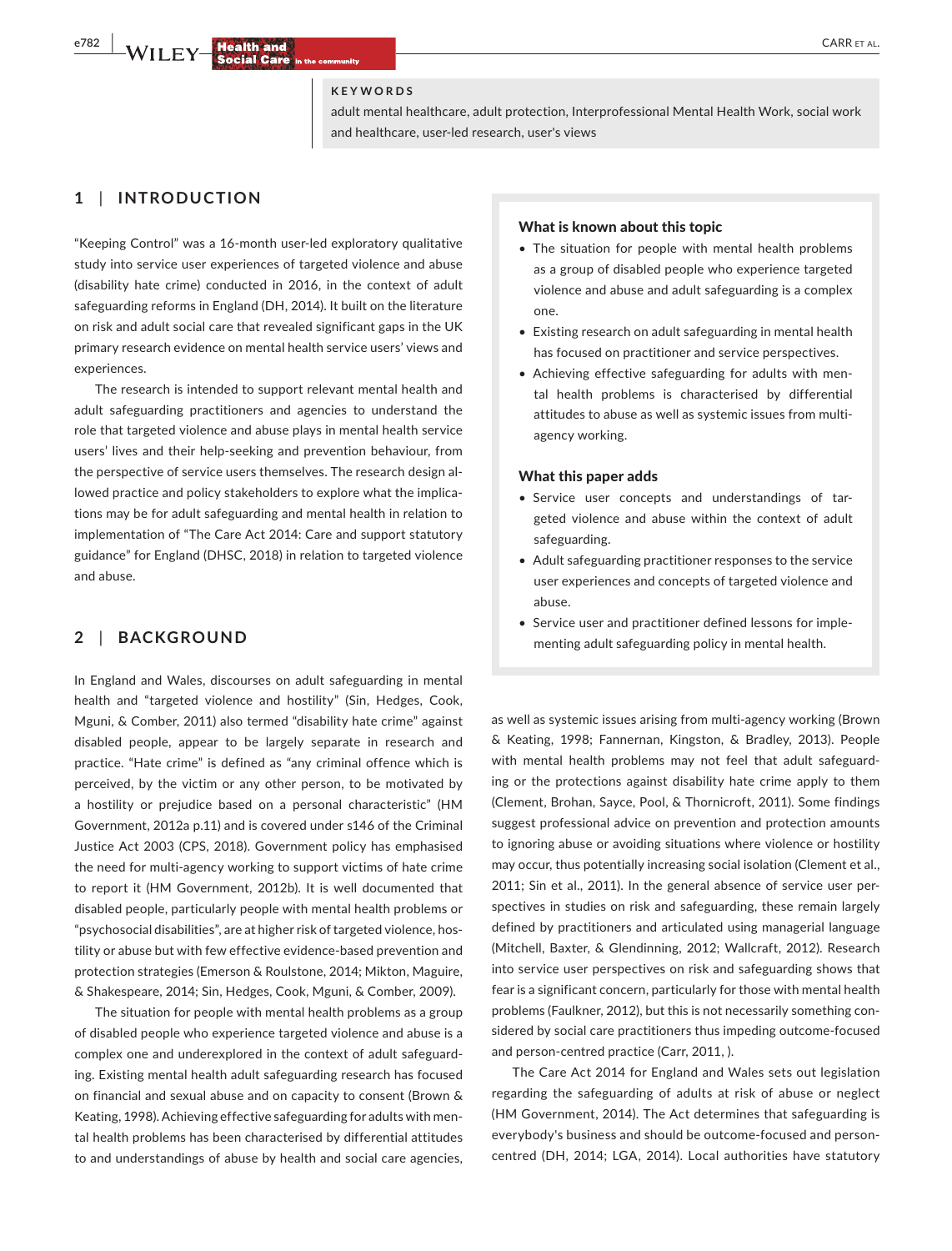obligations to provide multi‐agency Safeguarding Adults Boards in their area, to include the police, the NHS and other local stake‐ holders such as housing (DH, 2014). The guidance states that using an asset-based approach to identify a person's strengths and networks can help them to make difficult decisions and manage com‐ plex situations, and that empowerment and control are important aspects to adult safeguarding (LGA, 2013). Professional and regu‐ latory standards for health and social care staff, Local Authorities and the NHS enforce personalisation and service user empower‐ ment in adult safeguarding (LGA, 2015; NHS England, 2017; Skills for Care, 2018). However, much of the available research on adult safeguarding explores systemic issues, service configuration and models, decision‐making and practitioner concepts of safeguard‐ ing (Graham et al., 2014; Johnson, 2011; Norrie et al., 2014; Trainor, 2015) and suggests that reactive or technical approaches to risk management and safeguarding are inadequate for person‐centred practice (Manthorpe et al., 2008). Risk averse cultures can be dis‐ empowering for service users who are unable to be meaningfully involved in the processes of risk management, assessment and de‐ cision‐making that affect them (Faulkner, 2012; Wallcraft, 2012; Whitelock, 2009). Little is known about how person‐centred adult safeguarding should work for people with mental health problems experiencing targeted violence and abuse.

The study literature scoping review (1990–2016) of mental health service user experiences of targeted violence and hostility and help‐seeking in the UK (Carr et al., 2017) included 13 studies and revealed 'specific issues regarding mental health and disability hate crime, particularly relating to victim fear responses, social isolation, "psychiatric disqualification", acceptance of abuse as part of everyday life, stigma and its relationship to help‐seeking, and the expectation of "not being believed" or "being in the wrong" (Carr et al., 2017, p.19). "Psychiatric disqualification" has been defined as being discredited or invalidated because of mental health problems. The review also indicated that although mental health practitioners were most commonly approached for help, "adult safeguarding did not feature strongly in the findings about help‐seeking behaviour and reporting" (Carr et al., 2017, p.18). Further research is needed to

 **|** CARR et al. **e783**

understand the implications of the Care Act 2014 reforms for per‐ son‐centred safeguarding in mental health and the relationship of adult safeguarding to disability hate crime where the victims have mental health problems. This study aimed to explore mental health service user concepts and experiences of targeted violence and abuse; where mental health service users go to get support if they are afraid, threatened or have been victims of targeted violence and abuse; and the responses of adult safeguarding, mental health and other relevant practitioners.

# **3** | **METHODS**

This exploratory, qualitative study (Gray, 2014) drew on theories of experiential knowledge and user research (Beresford, 2003; Beresford & Croft, 2012), which have been recognised in the typology of social care and mental health knowledge and as contributing to the social care evidence base (SCIE, 2003). Mental health service user involvement in research is important for enhancing subject knowledge and increasing understanding of mental distress, self‐ management and social inclusion (Tait & Lester, 2005). The study examined first-hand experiences of sensitive and distressing experiences in order to address an important gap in the mental health and social care practice evidence base (Newman, 2006, p.42). The study design (see Figure 1) was informed by emancipatory research theory and principles (Stone & Priestley, 1996) as well as service user and survivor research values, ethics and practice (Faulkner, 2004; Rose, 2017). Accordingly, this study was an attempt to "share, validate, col‐ lectivise and thereby reframe and render more general the experi‐ ences that individuals bring" (Rose, 2017 p.782). The research design aimed to support user-led structured conversations through interconnected work streams utilising different data collection methods to facilitate wider discussion with stakeholders. The research con‐ duct aimed to equalise the relations in research production, employ a plurality of methods and maximise the impact of service user re‐ ported experiential knowledge during the research process (Stone & Priestley, 1996).

#### UK literature scoping review  $\rightarrow$

# Primary data: User-controlled service user interviews ( $N = 23$ )

Five practitioner-led stakeholder and practitioner focus groups discussing initial interview findings ( $N = 46$ )

Wider social media discussion on key themes from service user interviews and stakeholder/practitioner focus groups via two Twitter chat sessions facilitated by senior social work practitioner with expertise in social media research methods  $(N = 585$  and  $N = 139$ )

End of project research 'sense making' event with mental health and adult safeguarding stakeholders, including service users, carers and their organisations  $(N = 42)$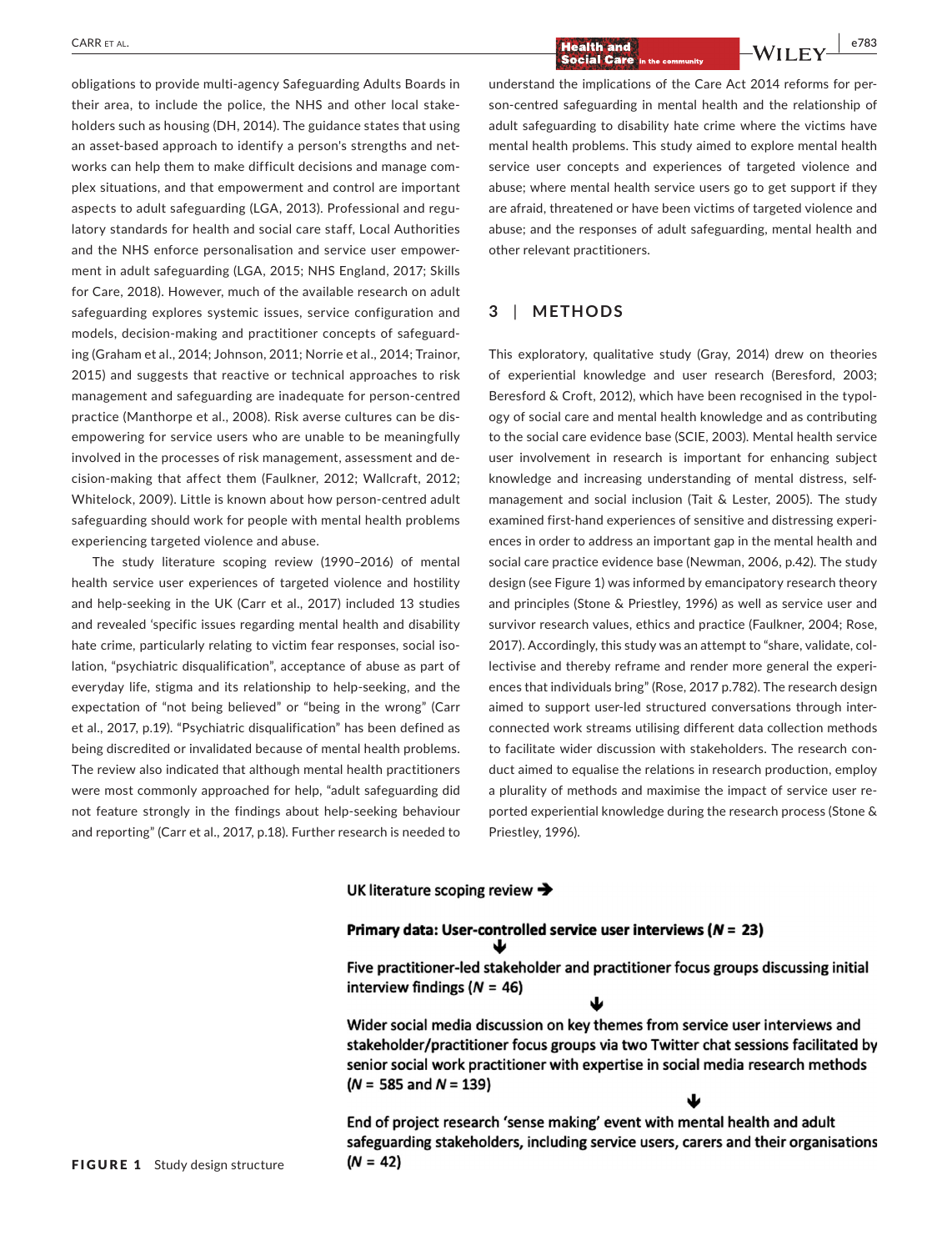#### **3.1** | **Data collection and analysis**

Thirty‐one adults living in England over 18 years with self‐defined mental health problems and mental capacity to self-select were recruited to the study via open recruitment. This was through mental health service user and survivor networks and organisations and through social media. A snowball sampling technique was used as this approach is suitable for accessing hidden or "seldom heard" populations where a degree of trust is needed for engagement, al‐ though there are problems with selection bias (Atkinson & Flint, 2001). To achieve diverse sample, the team used purposive sub‐ sample targeting for people with the protected characteristics of race, gender identity, sexual orientation and additional disability, as well as those living in rural and urban areas. Two carer proxies were included to improve the inclusion of perspectives from male service users and those in rural villages, with recognition of the limitations of this mediated approach. When followed up for interview, two people did not meet with the study inclusion criteria and four people did not respond to three further attempts to fol‐ low up and arrange an interview. A total of twenty-three service users were interviewed. An overview of participant characteristics is given in Table 1.

Interviews were conducted across England by a team of trained, experienced service user researchers and according to participant preference (face-to-face, by telephone, Skype or as a written response) over a course of three months, using a combination of a topic guide and narrative inquiry techniques (Bell, 2005). The topic guide was informed by themes from the literature scoping review (Carr et al., 2017) with input from the research advisory group. Interviews aimed to gather data on service users' own concepts and experiences of mental health–related violence and abuse and hostility, how and where they access support if the support is helpful (including experiences of adult safeguarding) and their advice on improving mental health adult safeguarding practice. Verbal interviews were digitally recorded and transcribed with written participant informed consent. Honouring full narratives was an integral part of interview conduct and allowed participants maximum control during the process (Faulkner, 2004). Interview duration times ranged from 43 min to almost 3 hr. During the interviews, participants were encouraged to explore their own understanding and interpretation of experiences of abuse in rela‐ tion to mental health problems, allowing them to explore complex factors.

The second work stream used focus groups with mental health and adult safeguarding stakeholder and practitioners, including proxy representatives from organisations and networks indicated in service user interviews as being sources of support. Recruitment was via targeted invitations through research team and advisory group networks to support optimum stakeholder representation, including social work, police, housing and voluntary sector provid‐ ers. Using a broad topic guide, participants were invited to reflect on the initial themes that emerged from preliminary analysis of the service user interviews and to facilitate discussion on implications

for adult safeguarding practice. These lasted approximately 90 min and were co-led by a practitioner researcher (THL) and a service user researcher (AF). Two focus groups were each held in London and Birmingham with two additional, opportunistic focus groups of postgraduate social workers with statutory adult safeguarding responsibility and best interest assessors were held at Middlesex University London. Service user interview findings were discussed at a National Safeguarding Leads Board Meeting. The research team used an individual interview and a smaller group discussion to ensure the engagement of police participants. A total of forty‐six participants took part, and an overview of participant characteris‐ tics is given in Table 2. Discussions were recorded and transcribed with written participant informed consent.

Social media was utilised as a novel triangulation data col‐ lection platform for the wider views of stakeholders in relation to the broad topic areas and empirical findings of the research (Megele, 2015 ). Using social media for research allowed access to a large and diverse dataset from individuals and organisations (Megele, 2015). Two Twitter chat sessions on a specialist men‐ tal health account with 78,000 followers were designed with an informed consent process to discuss the findings from the service user interviews and then from the stakeholder focus groups and were each conducted over a period of ten days. The first session yielded 585 responses, and the second, 139 responses. Participants were advised that they could publicly Tweet, Direct Message the account or privately email the work stream lead (CM).

The service user interview narratives were analysed through an initial thematic analysis (Braun & Clarke, 2006), followed by a moderated team analysis to reduce bias and to cross‐refer interpre‐ tations of the data. This analysis utilised a coding frame (Ritchie & Spencer, 1994) derived from the preliminary thematic analysis that used the principles of grounded theory (Glaser & Strauss, 1967) and developed core categories and themes through comparative anal‐ ysis. Transcripts from the stakeholder focus groups and interviews were analysed using the same method as the service user inter‐ views. Following screening to only include responses from England, the transcripts from the Twitter discussion sessions were created and analysed using open coding, supported by NVivo software. This was cross-referred to the findings from the interviews and focus groups to triangulate cross‐cutting themes and to highlight any ad‐ ditional themes.

# **3.2** | **Ethical considerations**

Ethical approval from Middlesex University London Research Ethics Committee was obtained. Whilst research with vulnerable adults has a number of ethical implications, affording mental health service users their right to a voice and to meaningful participation in research and practice is recognised as an ethical issue in itself (Faulkner, 2004). This required considered approaches to conceptu‐ alising "harm" and "benefit" and the recognition that distress when recalling traumatic or upsetting events, is not necessarily equivalent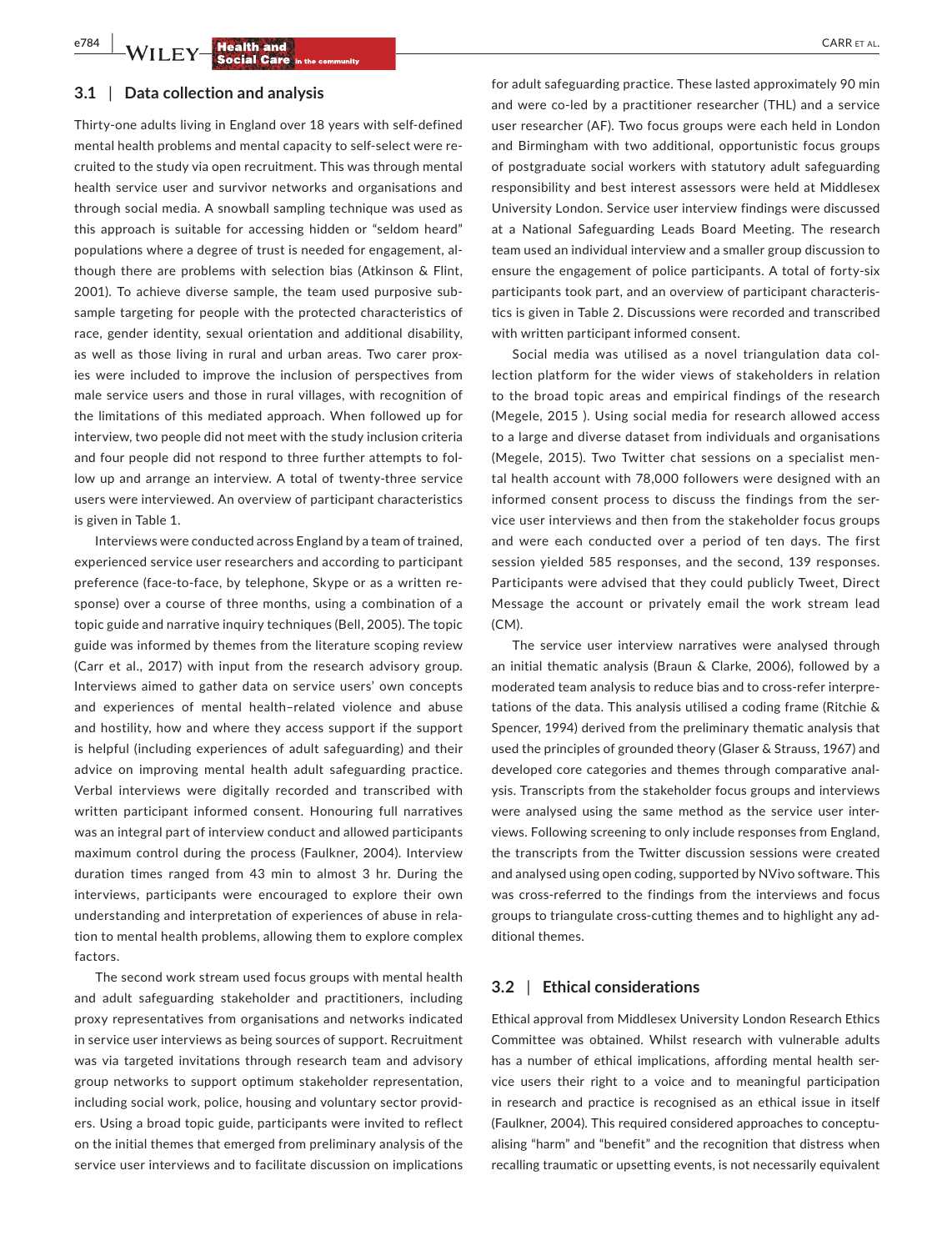| Age                      | $18 - 25$                      | $\sqrt{2}$                                                                                                        |
|--------------------------|--------------------------------|-------------------------------------------------------------------------------------------------------------------|
|                          | $25 - 36$                      |                                                                                                                   |
|                          | $36 - 45$                      | 0                                                                                                                 |
|                          |                                | 5                                                                                                                 |
|                          | $45 - 56$                      | 7                                                                                                                 |
|                          | $56 - 65$                      | 6                                                                                                                 |
|                          | $66 - 75$                      | $\mathbf{1}$                                                                                                      |
|                          | None recorded                  | $\overline{2}$                                                                                                    |
| Ethnicity                | <b>White British</b>           | 15                                                                                                                |
|                          | <b>Black British</b>           | $\mathbf{1}$                                                                                                      |
|                          | Asian British                  | 2                                                                                                                 |
|                          | <b>Black African</b>           | $\overline{2}$                                                                                                    |
|                          | <b>White African</b>           | $\mathbf{1}$                                                                                                      |
|                          | European                       | $\overline{2}$                                                                                                    |
| Gender assigned at birth | Female                         | 21                                                                                                                |
|                          | Male                           | $\overline{2}$                                                                                                    |
| Gender identity          | Female                         | 21 (1 transwoman) (1 proxy female carer of a male service user, 1<br>proxy female carer of a female service user) |
|                          | Male                           | $\mathbf{1}$                                                                                                      |
|                          | Non-binary                     | $\mathbf{1}$                                                                                                      |
| Sexual orientation       | Heterosexual                   | 18                                                                                                                |
|                          | <b>Bisexual</b>                | $\mathbf{1}$                                                                                                      |
|                          | Lesbian/gay                    | $\overline{2}$                                                                                                    |
|                          | Other                          | $\mathbf{1}$                                                                                                      |
|                          | Prefer not to say              | $\mathbf{1}$                                                                                                      |
| Disability (additional)  | Yes                            | 9                                                                                                                 |
|                          | None recorded                  | $\mathbf{1}$                                                                                                      |
| Geographical location    | Urban city SE                  | 9                                                                                                                 |
|                          | Urban city Mid                 | $\mathbf{1}$                                                                                                      |
|                          | Urban SW                       | $\mathbf{1}$                                                                                                      |
|                          | Rural town NW                  | $\mathbf{1}$                                                                                                      |
|                          | Rural town SW                  | $\mathbf{1}$                                                                                                      |
|                          | Rural town Mid                 | $\overline{2}$                                                                                                    |
|                          | Rural town (unknown region)    | $\mathbf{1}$                                                                                                      |
|                          | Rural village E                | $\mathbf{1}$                                                                                                      |
|                          | Rural village SW               | $\mathbf{1}$                                                                                                      |
|                          | Rural village (unknown region) | $1\,$                                                                                                             |
|                          | None recorded                  | $\overline{4}$                                                                                                    |
| Other notes              | Service user participants      | 21                                                                                                                |
|                          |                                |                                                                                                                   |
|                          | Proxy carer participants       | $\overline{2}$                                                                                                    |

TABLE 1 Service user interview sample characteristics (*N* = 23)

to harm if the necessary supports and protocols are in place and the interviewer has the requisite skills and experience (Faulkner, 2004). Interview and focus group participants provided fully informed written consent. Interviewees were offered the opportunity to see and censor the transcripts of their interviews and to withdraw from the research at any stage. All were provided with a customised safeguarding and abuse support resources and helpline sheet. The Twitter data gathering was conducted in accordance with ethical guidance from the Association of Internet Researchers [\(www.aoir.](http://www.aoir.org) [org\)](http://www.aoir.org) and a consent by design approach was adopted where informed consent was embedded in the engagement process. A participant information blog was circulated through the Twitter account prior to data collection. Privacy settings for accounts were determined by individual participants and the public nature of the Tweets was emphasised in the participant information. Final data could not be retraced to any specific participant.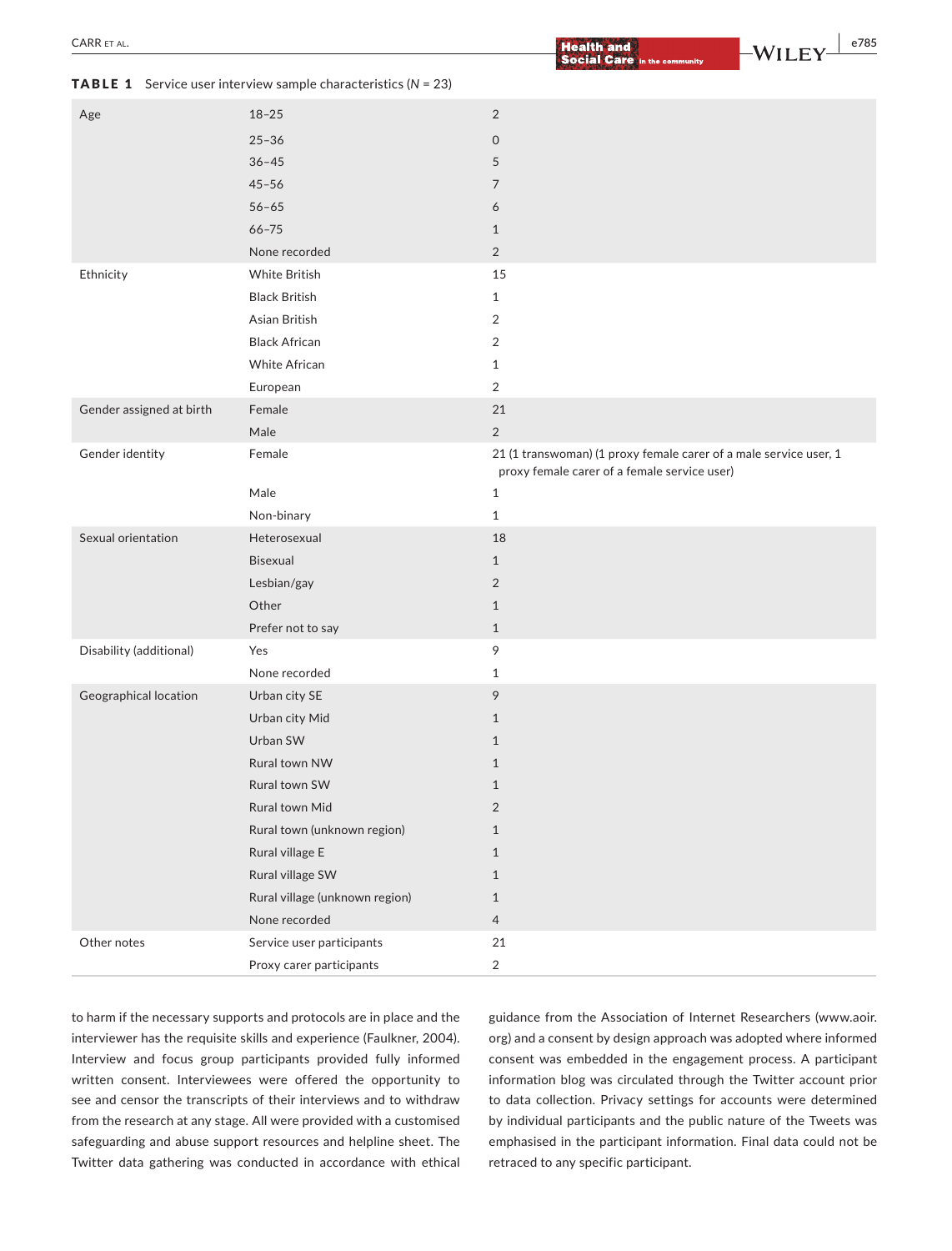| e786<br>WILE                                                        | <b>Health and</b><br><b>Social Care in the community</b>            |                                        | <b>CARR ET AL</b>                                                      |
|---------------------------------------------------------------------|---------------------------------------------------------------------|----------------------------------------|------------------------------------------------------------------------|
| Professional<br>background                                          | Social work                                                         | 21 (5 mental health<br>social workers) | <b>TABLE 2</b> Focus group participant<br>characteristics ( $N = 46$ ) |
|                                                                     | Police                                                              | $\overline{4}$                         |                                                                        |
|                                                                     | Mental Health Nursing (CPN/RMN/<br>Critical Care)                   | 3                                      |                                                                        |
|                                                                     | Youth Justice                                                       | $\mathbf{1}$                           |                                                                        |
|                                                                     | Safeguarding Lead                                                   | 3                                      |                                                                        |
|                                                                     | Voluntary sector (Community<br>Development/Advocacy/<br>Employment) | 5                                      |                                                                        |
|                                                                     | Peer Support/User-led Organisation                                  | $\overline{2}$                         |                                                                        |
|                                                                     | Housing (Health Liaison/<br>Neighbourhood)                          | $\overline{2}$                         |                                                                        |
|                                                                     | Civil service                                                       | $\mathbf{1}$                           |                                                                        |
|                                                                     | Fire service                                                        | $\mathbf{1}$                           |                                                                        |
|                                                                     | Senior managers (Patient experience/<br>Forensic Mental Health/CEO) | 3                                      |                                                                        |
| Length of experience                                                | Range = $6$ months - 35 years                                       | No response = $7$                      |                                                                        |
|                                                                     | Mean = $14.5$ years                                                 |                                        |                                                                        |
| Working directly with<br>mental health services<br>or service users | Yes                                                                 | 21                                     |                                                                        |
|                                                                     | No                                                                  | 20                                     |                                                                        |
|                                                                     | Not sure/no response                                                | 5                                      |                                                                        |

#### **ABLE 2** Focus group participant aracteristics (*N* = 46)

# **3.3** | **Findings**

The overall findings showed that the service users and practi‐ tioner participants agreed that mental health service users may not think adult safeguarding or disability hate crime definitions apply to them and that reduced services may increase the risk of individuals in crisis to being exposed to targeted violence and abuse in their neighbourhoods. Instances of targeted violence and abuse in closed environments such as inpatient settings and the increased vulnerability associated with poor housing and socially deprived neighbourhoods were reported and recognised by both groups as concerns for mental health adult safeguarding. Practitioner discussions about "buck passing", "blame cultures" and "fear of speaking up" in adult mental health services and safe‐ guarding provided insight into service user reported experiences of feeling "lost in the process" and of "fragmented", absent or in‐ adequate service responses. Staff discussion of desensitisation to targeted violence and abuse provided one possible explanation for the reported service user experiences and perceptions of in‐ dividual blaming and not being believed. Points of commonality between service users and practitioner responses indicated a structure of interrelating socio-political, service and individuallevel risk and vulnerability factors. On the macro level, these were societal, political and systemic; mental health services, staff and organisational cultures were located on the meso‐level and indi‐ vidual situations, diagnosis, self‐work and histories of trauma and distress on the micro level.

The main themes and findings from the individual work streams are discussed below.

## **3.4** | **Service user interview findings (***N* **= 23)**

# **3.4.1** | **Experiences of mental health and adult safeguarding responses**

Generally, participants were unclear about the role and remit of adult safeguarding in mental health. Just under half the interview participants had direct experience of adult safeguarding and very few had found it satisfactory or helpful. Others had not heard of adult safeguarding, or thought it did not apply to them, either because of their perception of the abuse or because they believed safeguarding was for other service user groups (e.g. children or people with learning disabilities).

The police were commonly reported as first point of access in help-seeking, with several participants reporting satisfaction with police responses as they felt "taken seriously", with immediate responses focusing on their safety. Social workers did not help if they were inconsistent or inflexible, focused on eligibility and were uninformed about adult safeguarding or had inappropriate responses to requests for help.

> …when people do come to seek help, it would be nice if people could not say it's not in their remit… just help them (Black British Woman, London).

Interviewees who reported incidents of targeted violence or abuse found responsible services to be "fragmented", with health and social work professionals sometimes "passing the buck" resulting in long response delays and lack of support. This could then lead to a loss of trust and faith in services, reducing likelihood of reporting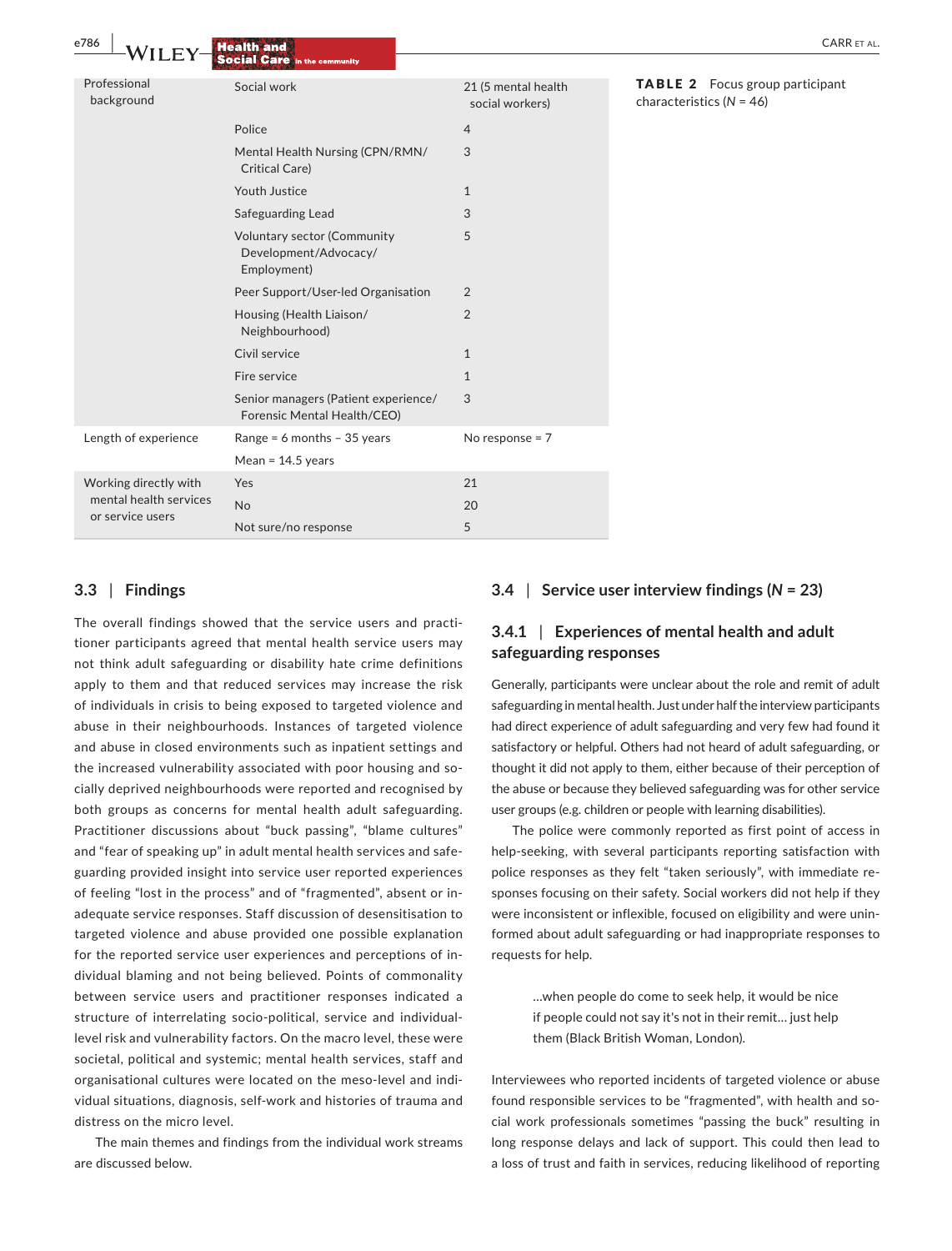and help‐seeking and increasing likelihood of disengaging and risking exposure to harm.

> But yeah it's the response afterwards which was dreadful ‐ that was the worst thing…if bad things hap‐ pen and then you are not helped or protected that makes it much worse (African Woman, Urban).

# **3.4.2** | **Understandings and experiences of risk and vulnerability**

Risk and vulnerability were understood and conceptualised by the mental health service users in ways that were different to those of the adult safeguarding practitioners. Levels of vulnerability, risk from others and feelings of powerlessness were reported as being determined by a person's situation, environment, diagnosis or relationships. Risk of vulnerability was felt to be compounded by the broader context of the socioeconomic effects of austerity. Participants referred to reductions in support packages, absence of preventative support and difficulties with accessing services as factors potentially increasing the risk of crisis and then exposure to neighbours or housing officers.

Poor social housing or unsafe supported accommodation; de‐ prived neighbourhoods with high crime; poor conditions on psychi‐ atric wards; loss of trust in people and services; bullying and social isolation; and certain stigmatising diagnoses were reported as risk factors for exposure to targeted abuse or neglect in community, workplace, family and mental health service settings.

> On the ward it seemed it was a free for all in there and that we were locked up out of sight and we had no rights and that this was a land that time forgot (White British Woman, Small Town).

> So I know that my diagnosis means that people will inherently red flag anything I say…I know that I'm in a position of extreme vulnerability, where is my power in this? (White British Woman, Urban).

Neglect by mental health services and staff was experienced as abusive and as a factor for increasing the risk of violence and abuse by those who had used inpatient and community mental health services. They reported risk of abuse, assault (including sexual) or theft from staff as well as fellow service users in closed environments such as wards and supported housing. Living in fear and feeling unsafe were common themes across the interviews. Abusers, including mental health staff, were thought to target victims in situations where individuals are vulnerable or where there were significant power imbalances. Interviews indicated that mental health service users may not know about adult safeguarding, their rights and protections or how to use safeguarding language to raise alerts. The majority of participants did not identify incidents of targeted violence and abuse as disability hate crime.

# **3.4.3** | **Life histories, trauma and abuse**

Nearly all the participants who recounted a specific incident of mental health–related targeted violence and abuse (including sexual and gender-based violence against women) had a lifetime history of experiencing violence and abuse. The majority reported a degree of normalisation of abuse in their lives and recounted lifetime histories of trauma as part of their narrative, with nearly a quarter mentioning childhood sexual abuse in the course of the interview.

> I think that experience of all those incidents happen‐ ing has made me feel as though I'm outside of society I suppose in a way (White British Woman, Small Town).

> …our baseline understanding of the world is badly damaged (White British Woman, Urban).

Many participants reported multi‐factorial abuse and discrimination impacting on mental health, such as racism, sexism, homophobia and discrimination or abuse based on disability and gender identity from neighbours, family, colleagues, mental health practitioners and in society.

# **3.4.4** | **Reporting, self‐worth and "psychiatric disqualification"**

Interviews showed that recognition and reporting of targeted violence and abuse can be compromised by service users feeling it is an inevitable part of their life; not feeling or being believed because of their mental health status (the "unreliable witness"); self-blame; not feeling they are "worth it"; and believing services will not respond appropriately or in ways that are additionally harmful.

> Part of me probably still thinks that I shouldn't have put myself in that situation. So there is blame as well I think (White British Woman, Rural Village).

> I feel really pushed aside because of my mental health difficulties (White British Man, Rural Town).

> …my capacity to be a witness and give any kind of testimony in any way is contaminated (White British Woman, Urban).

> …like many survivors, we never think that it's bad enough (White British Woman, Urban).

Some participants felt that the "burden of proof" was on them and were characterised as the problem, rather than the perpetrator. Several had been forced to leave their homes, or to move house several times as a result of victimisation.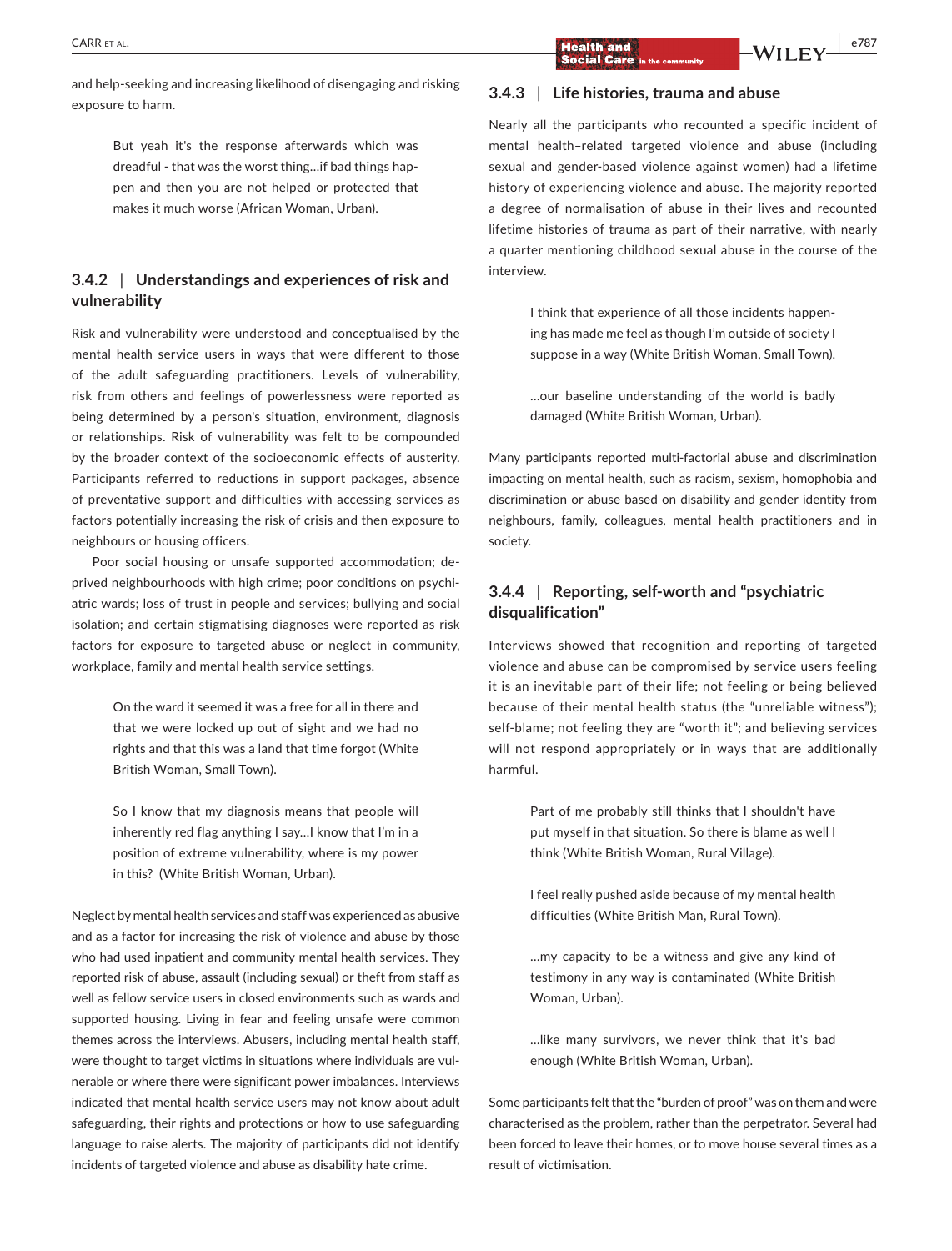# **e788 WILEY Health and <b>Resp**ected Care in the community of the contract of the contract of the contract of the contract of the contract of the contract of the contract of the contract of the contract of the contract o

# **3.4.5** | **Positive survival strategies, resourcefulness and perseverance**

Several participants reported employing positive strategies to cope and seek help, they discussed resourcefulness and perseverance with mental health, adult safeguarding and criminal justice services after reporting an incident of targeted violence and abuse or in the absence of adequate service responses. Many of the interviewees used, or intended to use their experiences to help others or to inform change, such as involvement with training social workers and police and in local service user organisations, with several citing this as a reason for volunteering to be interviewed for the study.

> My decision to put my experiences to good use… that's been a real survival thing for me, because if I can see that it's actually worth something to the sys‐ tem or to the people working in it, that's why I do the work that I do (White British Woman, London).

# **3.5** | **Mental health and adult safeguarding practitioner and stakeholder focus group findings**   $(N = 46)$

# **3.5.1** | **Experiences of adult safeguarding and mental health**

A number of systemic, structural, resourcing and cultural issues in mental health and adult safeguarding were identified. Respondents concurred that austerity and cuts to all services and support used by people with mental health problems were affecting service user and carer safety. Consistent with the interview findings, several men‐ tioned very marginalised or traumatised service users not thinking that adult safeguarding applied to them.

> The idea that one of our clients would say I want to raise a safeguarding or I want to complain or I want, it wouldn't even come into their heads, it just wouldn't… (Participant, Focus Group 1).

Several participants reported that partnership working in mental health and adult safeguarding can mean that nobody takes ownership. Some respondents reported lacking confidence or a sense of power‐ lessness in using safeguarding processes because they felt that other agencies would not "do their bit" or that safeguarding meetings were held to make plans that resulted in no action. A fire services respondent remarked that "safeguarding is not an end process in itself".

> You see with partnership working, no one takes own‐ ership… (Participant, Focus Group 2).

Inequalities in mental health adult safeguarding were identified, with respondents perceiving safeguarding was better for older

people and people with learning disabilities. Inequalities were also highlighted with the way child protection currently functions.

One police respondent said that a specialist mental health equivalent of the domestic violence multi-agency risk assessment conference (MARAC) was needed, a model which they had experienced as beneficial for facilitating multi‐agency working and action planning with assigned responsibilities. A number of social workers reported that they had no mental health representatives on their local multi‐ agency safeguarding hub (MASH).

#### **3.5.2** | **Views on vulnerability and risk**

Practitioner participants generally perceived risk from others as being about coercive control by family or friends, abuse by neighbours and financial exploitation. "Mate crime" was seen by most social workers as difficult to address because of the belief that individuals rely on the people who are exploiting or abusing them, and therefore reluctant to report the abuse or pursue a criminal case. Safeguarding leads and police respondents said that under‐reporting led to lack of data on violence and abuse against people with mental health problems.

Responses to the interview findings ranged from despairing to desensitised, with some noting that violence or abuse on wards was often seen as a "hazard" rather than a crime. Many participants agreed that closed environments such as wards, poor supported accommodation or housing, deprived neighbourhoods, social iso‐ lation and disconnected communities were circumstances that in‐ creased vulnerability to targeted violence and abuse. Sexual safety for women on mixed‐sex wards was mentioned, along with the risks posed by high staff turnover and the use of agency staff on wards to ensuring patient and staff safety.

> …where you'll find not so good outcomes is closed en‐ vironments which have little outside influence coming in… (Participant, Best Interest Assessor Focus Group).

> Not having staff you can rely on makes it much more difficult…when we talk to staff, particularly unqualified staff, about what makes them feel unsafe, they say agency staff… (Participant, Social Worker Focus Group).

The reduction in or lack of access to mental healthcare and support was recognised as potentially increasing vulnerability to targeted violence and abuse from neighbours and others. The institutional‐ isation and desensitisation of mental health ward staff was seen by some as risking the safety of patients, with police respondents citing difficulties in accessing wards and gathering evidence from victims in response to patient reports of crime.

# **3.5.3** | **Views on professional roles and responsibilities**

Data from focus groups confirmed findings from service user inter‐ views about systematic "buck passing" between professionals and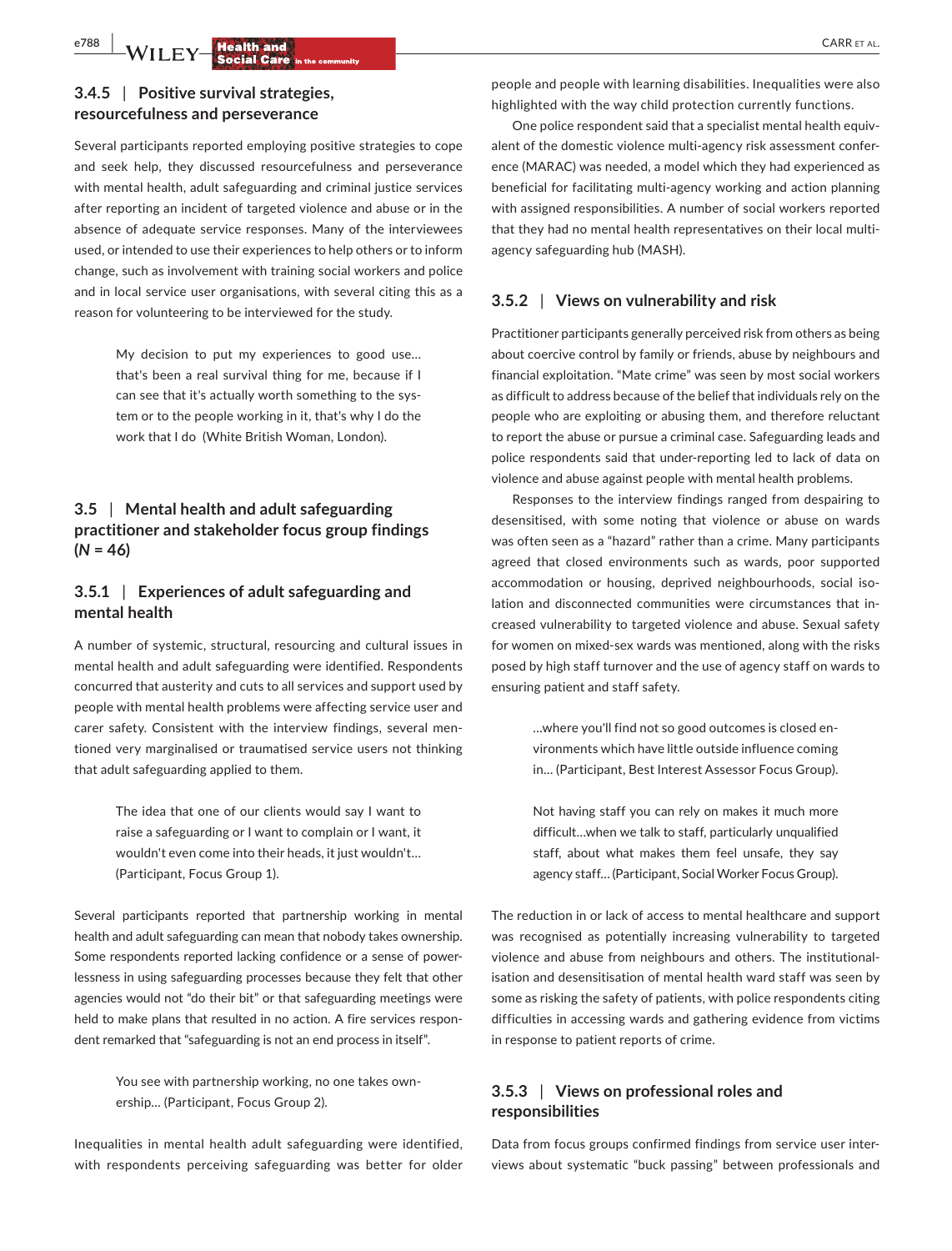agencies and lack of follow-up after incident reporting or a complaint. There was a specific example restrictive professional bound‐ ary setting by a children and families social worker:

> …I was expected to be the master of it all then, deal‐ ing with these children and talking her [mother] down from the issue [targeted abuse]…and I was saying to her, it's not my area (Participant, Social Worker Focus Group).

Practitioners reported difficulties in being able to take individual re‐ sponsibility for responding to reports of targeted violence and abuse in fragmented systems and structures with imprecise lines of reporting. Unclear communication and management, as well as a lack of shared language were also emphasised as problems. "Blame cultures" in men‐ tal health and social work could mean that practitioners are afraid to take responsibility or whistle blow for fear of reprisal. Defensive prac‐ tice was highlighted as a difficulty by social workers and some mental health practitioners.

> …to provide a holistic service around a vulnerable person…criminal justice…housing and health care… [need to] start talking the same language (Participant, Focus Group 2).

> …you know if we actually sort of go cap in hand and start to offer our services collectively…it requires individuals in that process to go above and beyond (Participant, Focus Group 2).

Staff desensitisation to targeted violence and abuse, particularly towards female service users with a history of trauma, multiple needs and unstable lives was reported as a potential factor in individual blam‐ ing or not believing people, refusal of services or lack of referral adult safeguarding.

# **3.6** | **Findings from two Twitter discussions (Responses** *N* **= 585 and** *N* **= 139)**

The first Twitter chat largely confirmed the themes identified in the preliminary analysis of the service user interviews. A number additional and expanded points were made by the discussants. The Twitter chat findings suggested that service users live with and manage fear and stigma, as well as mental distress and isolation, loneliness, homelessness or neglect by family and friends are risk factors for victimisation. Discussants said that "being dif‐ ferent" or 'not belonging' can lead to the victimisation of people with mental health problems and trauma of previous abuse can be replayed in mental health services and supported accommodation. Austerity and political victim blaming were seen as creating a per‐ missive culture for abusing people with mental health problems. The invalidating effects of diagnoses such as "personality disor‐ der" and being "written off" by services were seen as posing a risk

of exposure to targeted violence and abuse. The importance of a safe home and supportive network for protection and prevention was emphasised.

The second Twitter chat largely confirmed the themes identified in the preliminary analysis of the mental health and adult safeguard‐ ing focus groups. Again, a number of additional and expanded points were made as a result of the facilitated discussion. Discussants recommended that the possibility of individuals having histories of trauma and abuse should be accounted for in adult safeguarding in mental health and that individuals and situations not fitting "crite‐ ria" for support can put them in vulnerable positions. Practitioners and services were seen as needing to respond quickly to reports of targeted violence and abuse, to mitigate the risk of disengagement and further harm. Service users, carers and staff can feel "lost in the process", confused and disempowered and people who "speak up" can fear reprisal.

# **4** | **DISCUSSION**

A notable number of the study findings on mental health service user concepts and experiences of targeted violence and abuse are consistent with the existing social care literature included in the study scoping review (Carr et al., 2017), and from research located in criminal justice disciplines (Koskela, Pettitt, & Drennan, 2016; Pettitt et al., 2013). The findings on reporting, self‐worth and "psychiatric disqualification" are specifically highlighted in this and other studies as particular issues for victims of which need to be considered in both adult safeguarding and criminal justice responses (Carr et al., 2017). "Psychiatric disqualification" occurs when people are discred‐ ited or delegitimised because of their mental health or diagnosis, here resulting in under-reporting and significant inequalities in accessing adult safeguarding. Koskela et al. (2016) indicated that when reporting crime to the police, people with mental health problems often found that "their mental health problems were often seen as a label that stigmatised them, and their reports were discredited and disbelieved" (Koskela et al., 2016 p.1014). An analysis of Pettitt et al. (2013) research into the criminal victimisation of people with mental health problems concluded that this group experiences "further loss of voice and agency when interfacing with agencies of the state" because of their mental health status (Carver, Morley, & Taylor, 2017 p.43). It is officially recognised that victims of hate crime in general fear not being taken seriously or being blamed and may be less likely to report incidents, often owing to experience or expecta‐ tion of negative responses from criminal justice agencies (CPS, 2018; HM Government, 2012b). The findings from this study suggest that these agencies are not limited to those in the criminal justice system, but also include mental health and social care agencies, particularly adult safeguarding.

The study findings show that mental health service user expe‐ riences and concepts of vulnerability and risk from others are dif‐ ferent to those considered by practitioners, which more commonly focus on "mate crime", coercive control by family and financial abuse.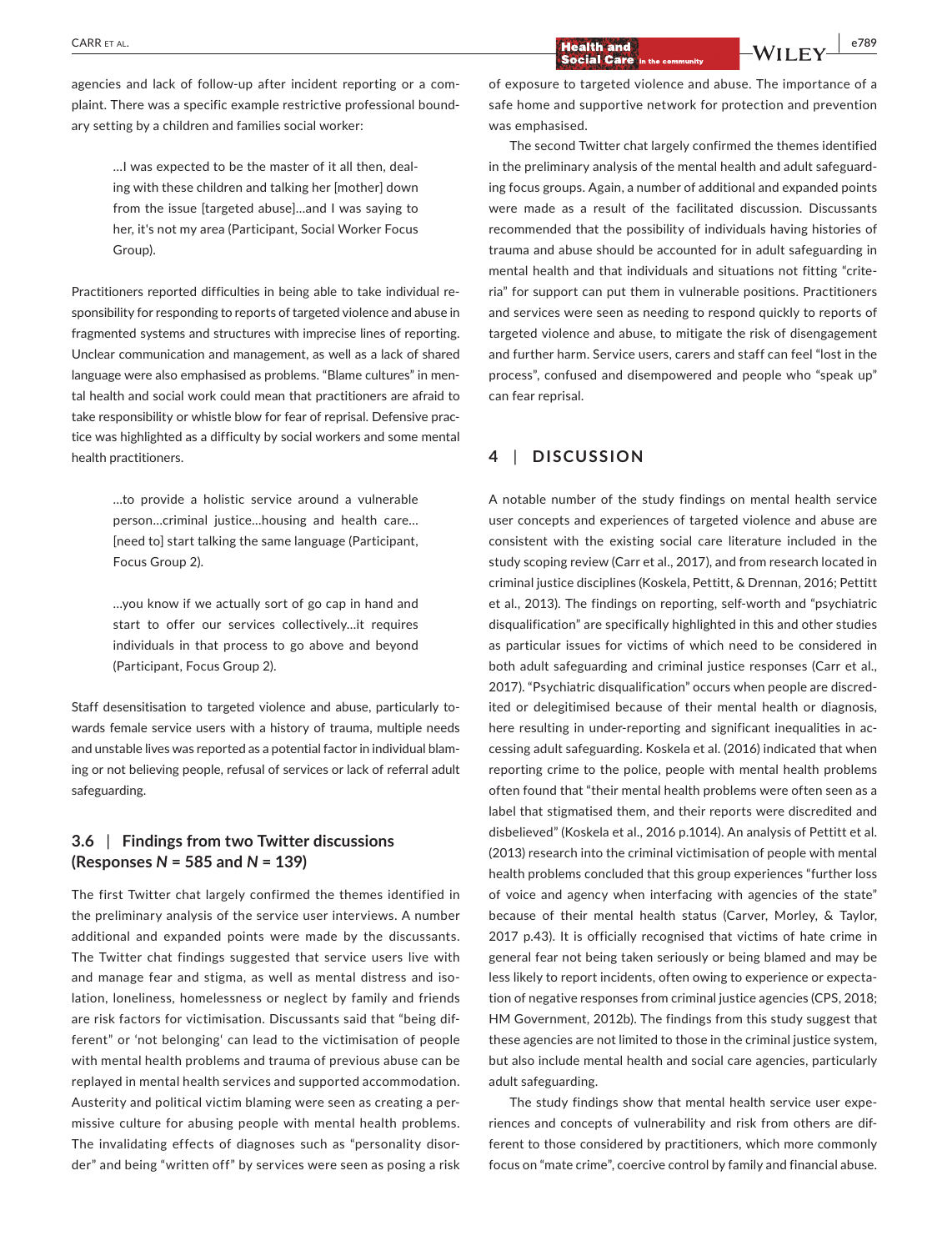**e<sup>790</sup> | <b>14/11 F.V.** Health and **by the compact of all the compact of all the compact of the compact of all the compact of**  $\mathbf{C}$ **ARR ET AL.** 

The interviews highlighted mental health services and supported housing as places of risk and increased vulnerability to targeted vi‐ olence and abuse. Service user reporting of violence and abuse in mental health services and on wards have been explored for sexual violence (Foley & Cummins, 2018) and patient safety (Berzins, Louch, Brown, O'Hara, & Baker, 2018). The findings of this study indicate that neglect can be experienced as targeted abuse in such settings. Reported risks included those posed by closed or semi‐segregated environments (such as wards or supported housing) and by staff ei‐ ther as actively perpetrating, condoning by inaction, discouraging or intervening on incident reporting to the police (see also Koskela et al., 2016), or failing to report safeguarding concerns. This implies the need for adult safeguarding to reach into those environments. Practitioners in this study reported that they are not confident to use mental health adult safeguarding procedures and partnerships to their best effect. This can result in slow, unnecessarily compli‐ cated, inadequate or fragmented responses. Mental health service users have little awareness of adult safeguarding, their legal rights or how to raise a concern.

The research reveals a number of factors that can prevent hate crime recognition, raising safeguarding concerns, reporting to the authorities and accessing safeguarding and criminal justice support for victims with mental health problems. This has important implications for the implementation of the Care Act 2014 person‐centred adult safeguarding in mental health social care (LGA, 2015) and its principles of empowerment, prevention, proportionality, protection, partnership and accountability (NHS England, 2017). Multi-agency partnership working with housing staff and the police is expected (SCIE, 2015). There are also implications for the fulfilment of associ‐ ated professional and service standards in mental health. The Health Care Professions Council for England and Wales standards of con‐ duct, performance and ethics for registered practitioners who will have adult safeguarding responsibilities are explicit about promoting and protecting the interests of service users and carers, managing risk and reporting safety concerns (HCPC, 2016). The Care Quality Commission has safety as a fundamental regulation standard. Policy on hate crime has a focus on addressing under‐reporting and pro‐ motes inter‐agency working to support more victims of hate crime to report it, and make the necessary information available (HM Government, 2012b).

Study findings suggest a number of areas for practice improve‐ ment. An increased awareness of what adult safeguarding is in re‐ lation to "hate crime" is needed so that mental health professionals with responsibility for adult safeguarding are in a position to fulfil the safeguarding legislation and criminal justice policy imperatives for people with mental health problems who are victims of targeted violence and abuse. Further clarity is needed on how adult safeguarding functions to protect people who experience targeted violence and abuse, including neglect, in mental health services and settings. Mental health service users' experiences and concepts of risk from others, vulnerability and neglect should be central to adult safeguarding, and experiences of targeted violence and abuse in defining disability hate crime. Histories of trauma, multi-factorial

abuse, living with fear and stigma as well as mental distress, "psychi‐ atric disqualification" and individual blaming should be addressed in adult safeguarding practice in mental health. This implies that men‐ tal health adult safeguarding should be trauma‐informed (Sweeney, 2016). Service users reported wanting mental health and adult safe‐ guarding practitioners to listen and believe them; be accountable and responsible; to take ownership of the issue; and help them pursue justice. They recommended having independent peer workers and advocates who can provide person-centred and consistent support for navigating complex mental health, adult safeguarding and criminal justice processes to resolution stage.

#### **4.1** | **Study limitations**

The vast majority of the service user interview participants were women, so the findings largely reflect the concepts and experiences of a relatively diverse group of women. The lack of men's experiences and perspectives constitute a significant limitation in the study. The inclusion of two carer proxies to improve the inclusion of perspec‐ tives from male and rurally based service users presents another lim‐ itation because responses are mediated and interpreted rather than direct. Because recruitment was predominantly conducted through service user networks and groups, interview participants were more likely to be engaged in various types of self‐help and mental health activism, creating a potential bias. These interview participants were also self‐selecting, which means that they were not representative of the general population of mental health services users in England. The use of Twitter for gathering qualitative data is still novel and largely untested, and it has been noted that it is very difficult to make general assumptions based on Twitter discussion (Ruiz‐Soler, 2017).

# **5** | **CONCLUSION**

This study indicates that service users who experience targeted vio‐ lence and abuse because of their mental health are falling through a number of gaps in the various social and service systems that sur‐ round risk management and safety, adult safeguarding and disabil‐ ity hate crime. Service users may discount their own experiences of violence and abuse, not expecting to be believed or not believing that safeguarding or "hate crime" applies to them. They are also dis‐ counted by others on the grounds of their mental health status: their lack of credibility is often reflected back to them by mental health services and professionals operating the safeguarding systems, the police, friends and family, neighbours and the general public. Equally, mental health and safeguarding professionals are often failing to fill those gaps through a lack of ownership and a reluctance to take in‐ dividual or collective responsibility for pursuing safeguarding alerts. This is partly because of a lack of confidence to take ownership or advocate for individuals in such a system. Establishing collective and individual responsibility between agencies and individual practitioners, sharing information, trauma‐informed working, developing a common language and open cultures are needed if adult safeguarding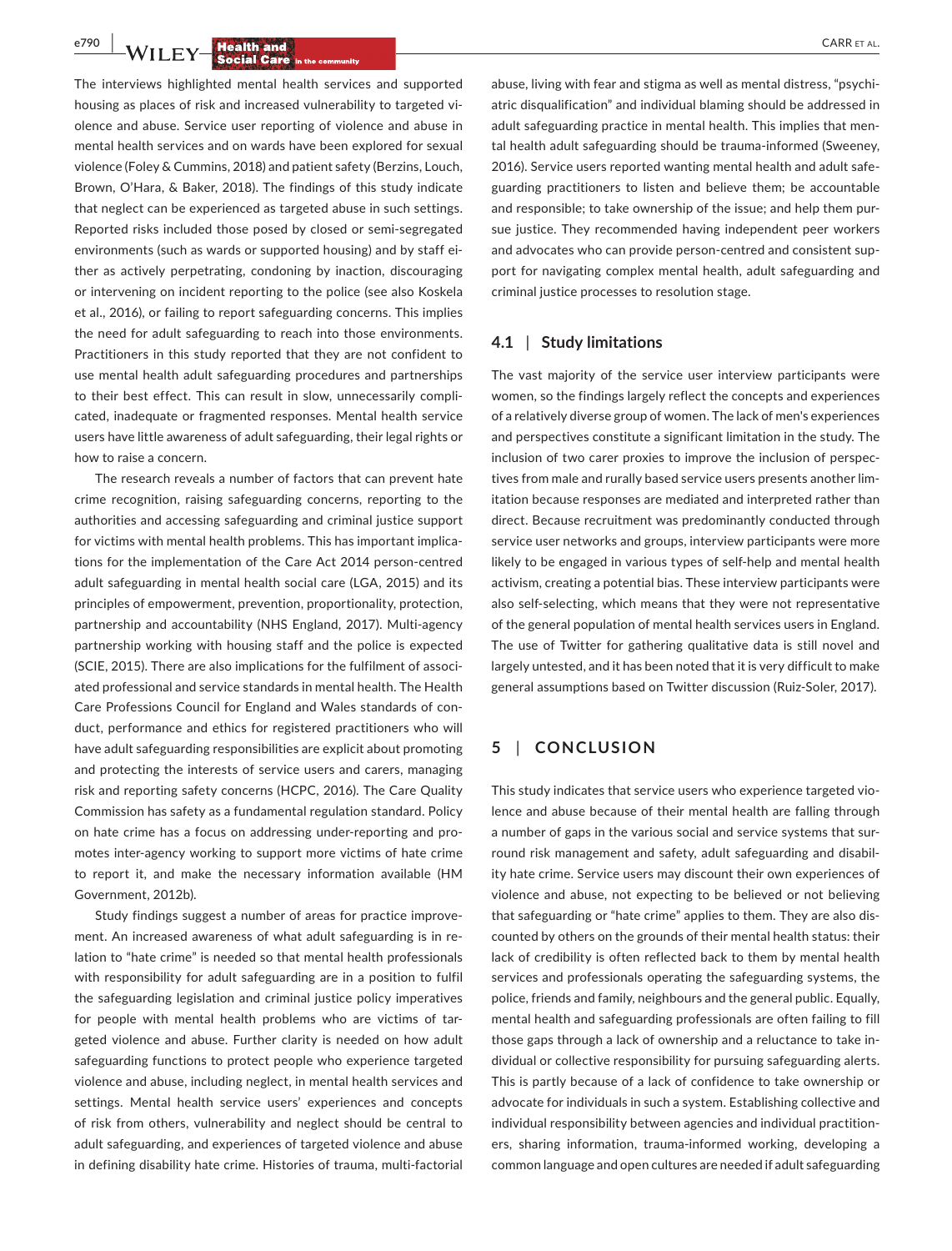is to be person-centred, accessible and effective for people with mental health problems who are at risk or victims of targeted violence and abuse. Staff need to feel supported and confident to take responsibility, raise concerns and challenge bad practice.

Having a psychiatric diagnosis is a powerful message to services and society that an individual lacks credibility and it appears that the systems and services themselves may have absorbed the lack of credibility felt by service users. And yet, the lives and backgrounds of the service users interviewed for this study demonstrate that these are people with significant previous experience of violence, abuse and discrimination, people who surely should qualify for adult safeguarding support.

#### **ACKNOWLEDGEMENTS**

This paper reports on independent research funded by the National Institute for Health Research School for Social Care Research (NIHR SSCR). The views expressed are those of the author(s) and not nec‐ essarily those of the NIHR SSCR, the National Health Service, the National Institute for Health Research or the Department of Health and Social Care.

## **CONFLICT OF INTEREST**

None.

#### **ORCID**

*Sarah Carr* <https://orcid.org/0000-0002-5301-9456> *Trish Hafford‐Letchfield* <https://orcid.org/0000-0003-0105-0678>

#### **REFERENCES**

- Atkinson, R., & Flint, J. (2001). *Accessing hidden and hard to reach popu‐ lations: Snowball research strategies, Social Research Update Issue 33*. Guildford, UK: University of Surrey.
- Bell, J. (2005). *Doing Your Research Project (4th edn)*. Maidenhead, UK: The Open University Press.
- Carr, S. (2011). Enabling risk and ensuring safety: self-directed support and personal budgets. *The Journal of Adult Protection*, *12*(3), 122–136.
- Carr, S., Holley, J., Hafford-Letchfield, T., Faulkner, A., Gould, D., Khisa, C., … Megele, C. (2017). Mental health service user experiences of targeted violence and hostility and help-seeking in the UK: A scop‐ ing review Global Mental. *Health*, *4*, e25. [https://doi.org/10.1017/](https://doi.org/10.1017/gmh.2017.22) [gmh.2017.22](https://doi.org/10.1017/gmh.2017.22)
- Beresford, P. (2003). *It's our lives: A short theory of knowledge, distance and experience*. London, UK: OSP for Citizen Press.
- Beresford, P., & Croft, S. (2012). *User Controlled Research*. London, UK: NIHR SSCR.
- Berzins, K., Louch, G., Brown, M., O'Hara, J., & Baker, J. (2018). Service user and carer involvement in mental health care safety: Raising concerns and improving the safety of services. *BMC Health Services Research*, *18*, 644. <https://doi.org/10.1186/s12913-018-3455-5>
- Braun, V., & Clarke, V. (2006). Using thematic analysis in psychol‐ ogy. *Qualitative Research in Psychology*, *3*(2), 77–101. [https://doi.](https://doi.org/10.1191/1478088706qp063oa) [org/10.1191/1478088706qp063oa](https://doi.org/10.1191/1478088706qp063oa)
- Brown,H.,&Keating,F.(1998).'We'redoingitalready…':Adultprotectionin mentalhealthservices. *Journal of Psychiatric and Mental Health Nursing*, *5*, 273–280. <https://doi.org/10.1046/j.1365-2850.1998.00137.x>
- Carver, L., Morley, S., & Taylor, P. (2017). Voices of deficit: Mental health, criminal victimization and epistemic injustice. *Illness, Crisis and Loss*, *25*(1), 43–62. <https://doi.org/10.1177/1054137316675715>
- Clement, S., Brohan, E., Sayce, L., Pool, J., & Thornicroft, G. (2011). Disability hate crime and targeted violence and hostility: A mental health and discrimination perspective. *Journal of Mental Health*, *20*(3), 219–225. <https://doi.org/10.3109/09638237.2011.579645>
- CPS (2018). *Disability Hate Crime and other crimes against disabled people – prosecution guidance*. London, UK: CPS.
- DH (2014). *Factsheet 7: The Care Act Protecting adults from abuse and neglect*. London, UK: DH.
- DHSC (2018). *Care Act 2014: Care and support statutory guidance*. London, UK: DHSC.
- Emerson, E., & Roulstone, A. (2014). Developing an evidence base for vi‐ olent and disablist hate crime in Britain: Findings from the life oppor‐ tunities survey. *Journal of Interpersonal Violence*, *29*(17), 3086–3104. <https://doi.org/10.1177/0886260514534524>
- Fannernan, T. B., Kingston, P., & Bradley, E. (2013). A national survey of adult safeguarding in NHS mental health services in England and Wales. *Journal of Mental Health*, *22*(5), 402–411. [https://doi.](https://doi.org/10.3109/09638237.2013.775406) [org/10.3109/09638237.2013.775406](https://doi.org/10.3109/09638237.2013.775406)
- Faulkner, A. (2004). *The Ethics of Survivor Research: Guidelines for the eth‐ ical conduct of research carried out by mental health service users and survivors*. Bristol, UK: Policy Press.
- Faulkner, A. (2012). The right to take risks. *The Journal of Adult Protection*, *14*(6), 287–296.
- Foley, M., & Cummins, I. (2018). Reporting sexual violence on mental health wards. *Journal of Adult Protection*, *20*(2), 93–100. [https://doi.](https://doi.org/10.1108/JAP-11-2017-0036) [org/10.1108/JAP-11-2017-0036](https://doi.org/10.1108/JAP-11-2017-0036)
- Glaser, B. G., & Strauss, A. L. (1967). *The discovery of grounded theory: Strategies for qualitative research*. Chicago, IL: Aldine Publishing.
- Graham, K., Norrie, C., Stevens, M., Moriarty, J., Manthorpe, J., & Hussien, S. (2014). Models of adult safeguarding in England: A review of the literature. *Journal of Social Work*. [https://doi.org/10.1177/14680](https://doi.org/10.1177/1468017314556205) [17314556205](https://doi.org/10.1177/1468017314556205)

Gray, D. (2014). *Doing research in the real world*. London, UK: SAGE.

- HCPC (2016). *Standards of conduct, performance and ethics*. London, UK: HCPC.
- HM Government (2012a). *An overview of hate crime in England and Wales*. London, UK: ONS.
- HM Government (2012b). *Challenge it, Report it, Stop it: The Government's plan to tackle hate crime*. London, UK: HM Government.
- HM Government (2014). *The Care Act 2014*. London, UK: TSO.
- Johnson, F. (2011). What is an 'adult protection' issue? Victims, perpe‐ trators and the professional construction of adult protection issues. *Critical Social Policy*, *32*(2), 203–222.
- Koskela, S. A., Pettitt, B., & Drennan, V. M. (2016). The experiences of people with mental health problems who are victims of crime with the police in England: A qualitative study. *British Journal of Criminology*, *56*, 1014–1033. <https://doi.org/10.1093/bjc/azv087>
- LGA (2013). *Making Safeguarding Personal: Sector‐led improvement*. London, UK: LGA/ADASS/SCIE.
- LGA (2014) *Making safeguarding personal: Guide 2014*. London, UK: LGA.
- LGA (2015). *Making safeguarding personal: A toolkit for responses*. London, UK: LGA.
- Manthorpe, J., Stevens, M., Rapaport, J., Harris, J., Jacobs, S., Challis, D., … Glendinning, C. (2008). Safeguarding and system change: Early perceptions of the implications for adult protection services of English Individual Budgets: a qualitative study. *The British Journal of Social Work*, *39*(8), 1465–1480.
- Megele, C. (2015). *Using Social Technologies in Health and Social Care: Strategies for implementation and good practice*. London, UK: JKP.